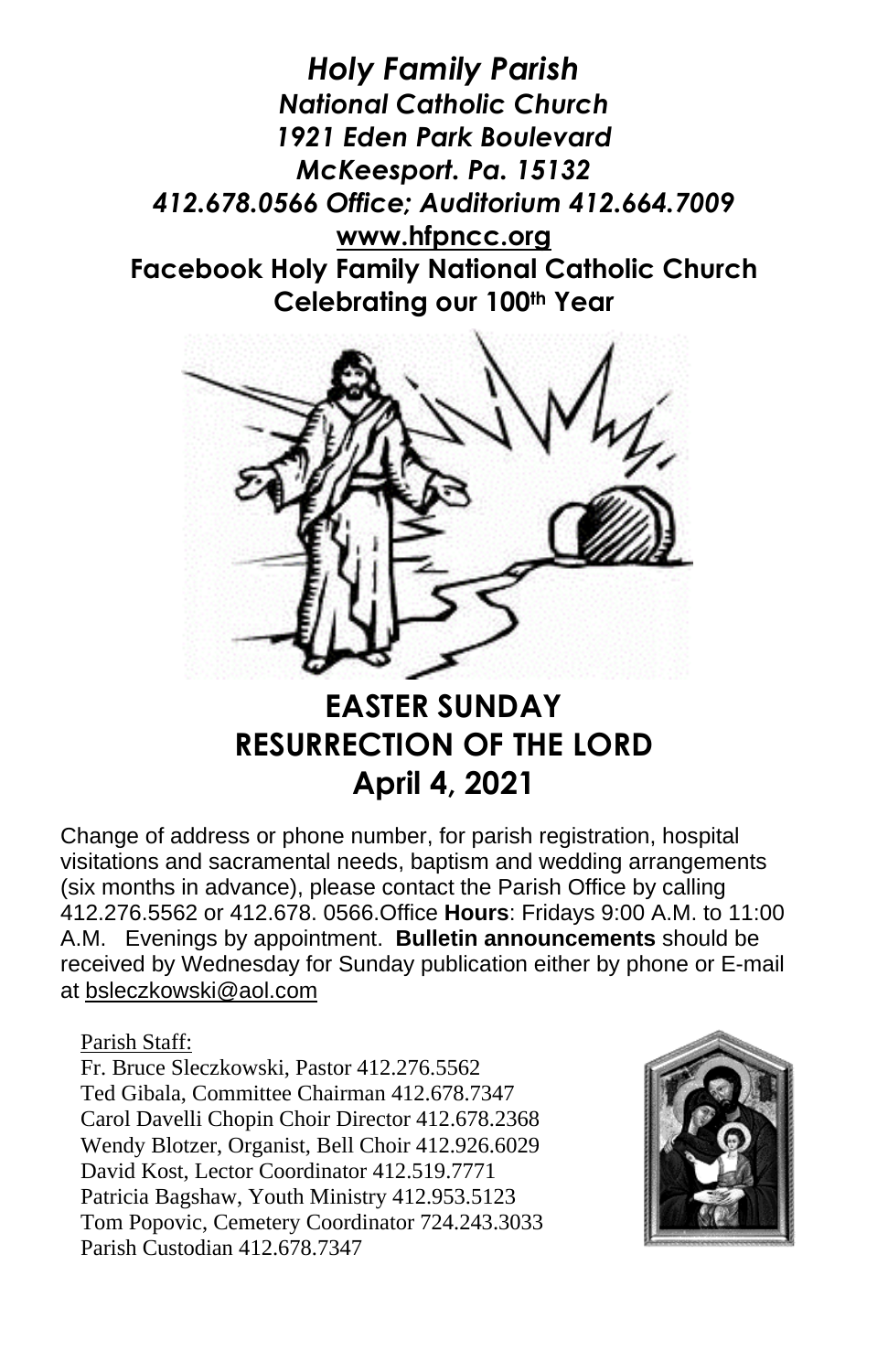*Always check our website www.hfpncc.org or Holy Family National Catholic Church Facebook page for added information or changes.*

**This Week**

**Sunday, April 4, 2021 Easter Sunday** Mass of the Resurrection 9:00 A M *There will be no procession to the 4 corners of our Worship Center. The Sacrament will be brought to the Main Altar. Before the Sacrament is placed in the Tabernacle, we will all recite the Divine Praises printed in the bulletin, then the Mass of the Resurrection will begin, Easter baskets may be blessed after Mass.*

**Sunday, April 11, 2021 Easter 2** Holy Mass 9:00 A.M. **+Pirle Kmetz** Int. Mrs. Mildred Kotulsky; **+Roy Alves** (5th Ann) Int Mr. & Mrs. Everett Campbell.

*The Official Publication of the Polish National Catholic Church, GOD'S FIELD - ROLA BOŻA, is published* 

| Υ | R       | Ε | N | А | W | A | E | ι | S | <b>MARY</b> | <b>SEPULCHRE</b> | <b>EARTHQUAKE</b> |
|---|---------|---|---|---|---|---|---|---|---|-------------|------------------|-------------------|
| А | R       | К | J | E | S | 0 |   | G | E | ANGEL       | <b>STONE</b>     | <b>ROBE</b>       |
| M | $\circ$ | А | U | S | S | T | N | ٥ |   | SNOW        | <b>JESUS</b>     | <b>RISEN</b>      |
|   |         |   |   |   |   |   |   |   | М | AWE         | JOY              | <b>GREETINGS</b>  |
| N | В       | U | M | U | S |   | ٥ | S | А |             |                  |                   |
|   | E       | Q | U | S | т | Y | R | N | M |             |                  |                   |
| т | N       | н | 0 | E | 0 | U | G | А | Ε |             |                  |                   |
| E | ι       | T | E |   | Q | E | R | ı | R |             |                  |                   |
| E | E       | R | н | C | L | U | P | E | S |             |                  |                   |
| R | G       | А | E | G | N | А | W | К | E |             |                  |                   |
| G | А       | E | A | R | т | А | ٥ | U | А |             |                  |                   |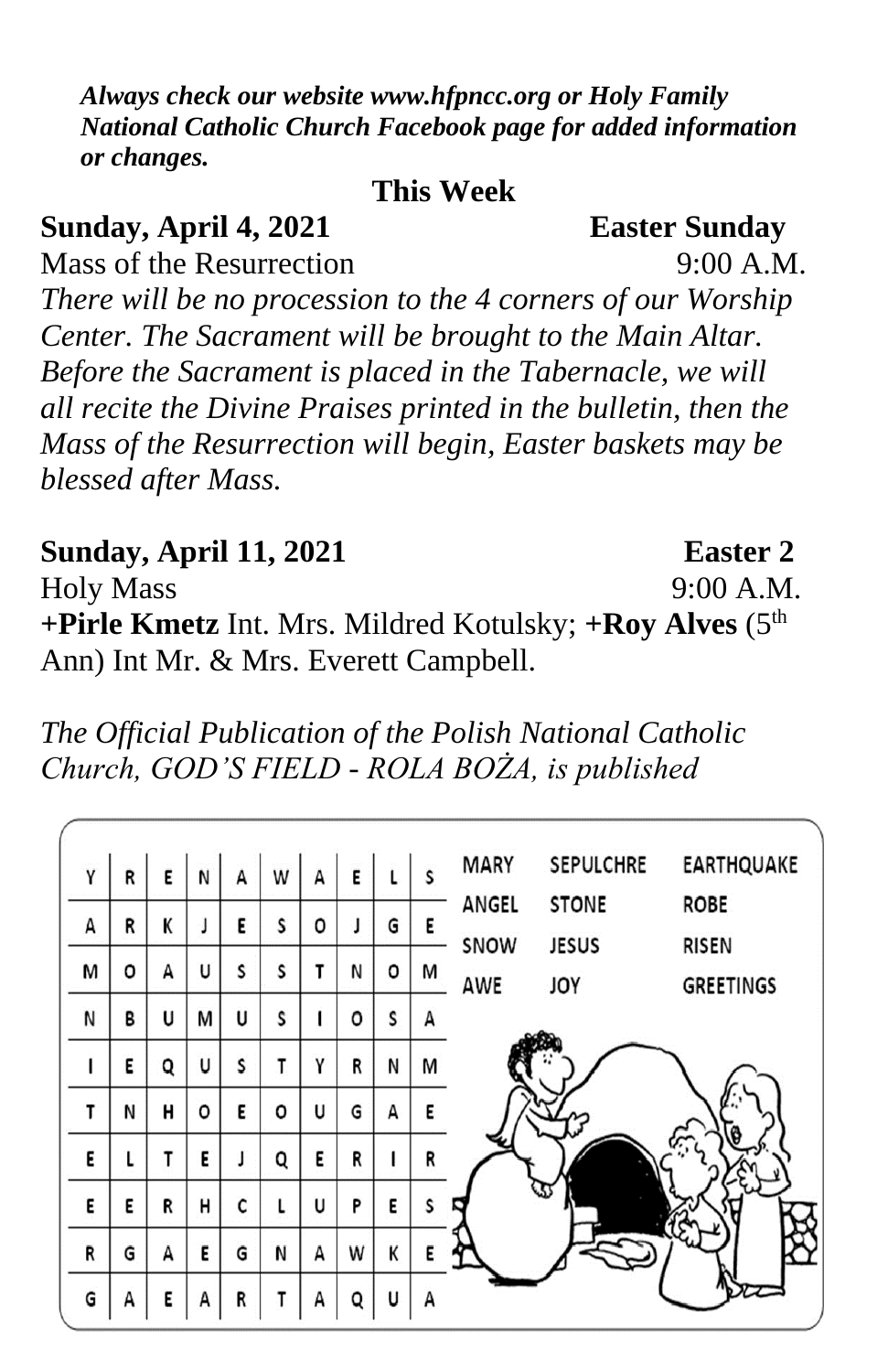*monthly for the U.S. @ \$48.00 a year subscription. All parish members should subscribe. Please make your check out to God's Field and send to the Polish National Catholic Church Center, 1006 Pittston Avenue Scranton, PA 18505- 4109. To access the current online publication, go to [www.pncc.org](http://www.pncc.org/) and click on God's Field. Each month there is a new issue with important information.*

# **First Reading: Acts of the Apostles 10:34-43**

This is the first of many readings from this book in our Easter Season. The context of this passage is that Peter has been invited to address the household of the Roman centurion Cornelius: Cornelius was not a Jew, but was a just and good man, who had a vision telling him to invite Peter to his home. Peter arrives and Cornelius, after describing his vision, says, "You have been kind enough to come. Here we all are, assembled in front of you to hear what message God has given you for us." So, Peter is in the situation of introducing this man and his household to faith in Jesus Christ – Cornelius knows nothing of the Gospel message. So, Peter gives the discourse you read on this day. This is a testimony – an eye-witness account – and should be read with great personal conviction, especially from the words, "Now I, and those with me, can witness to everything he did…" Peter is giving the Good News as he has received it to Cornelius, who is thirsty for it. You too, as the proclaimer, must give this Good News on this holy day to those listening to you: not by "tub-thumping" or high-blown oratory, but by your quiet confidence in the truth and importance of what you are reading.

### **Second Reading: 1 Corinthians 5:6-8**

This reading is more subtle: again, it is about baptism, but less explicitly, referring rather to the change which baptism implies. This is explained by the image of yeast – by baptism (and its annual renewal) we rid ourselves of the old yeast and become a beautiful fresh, new batch of unleavened bread (a lively reference to the Passover feast which makes us think of the Last Supper, the sacrifice of the Lord on the cross and the Mass). Be careful that people catch the image – if they miss the word "yeast", this whole reading will be lost! Take it slowly and carefully. Emphasize the words "celebrate the feast" and "sincerity and truth."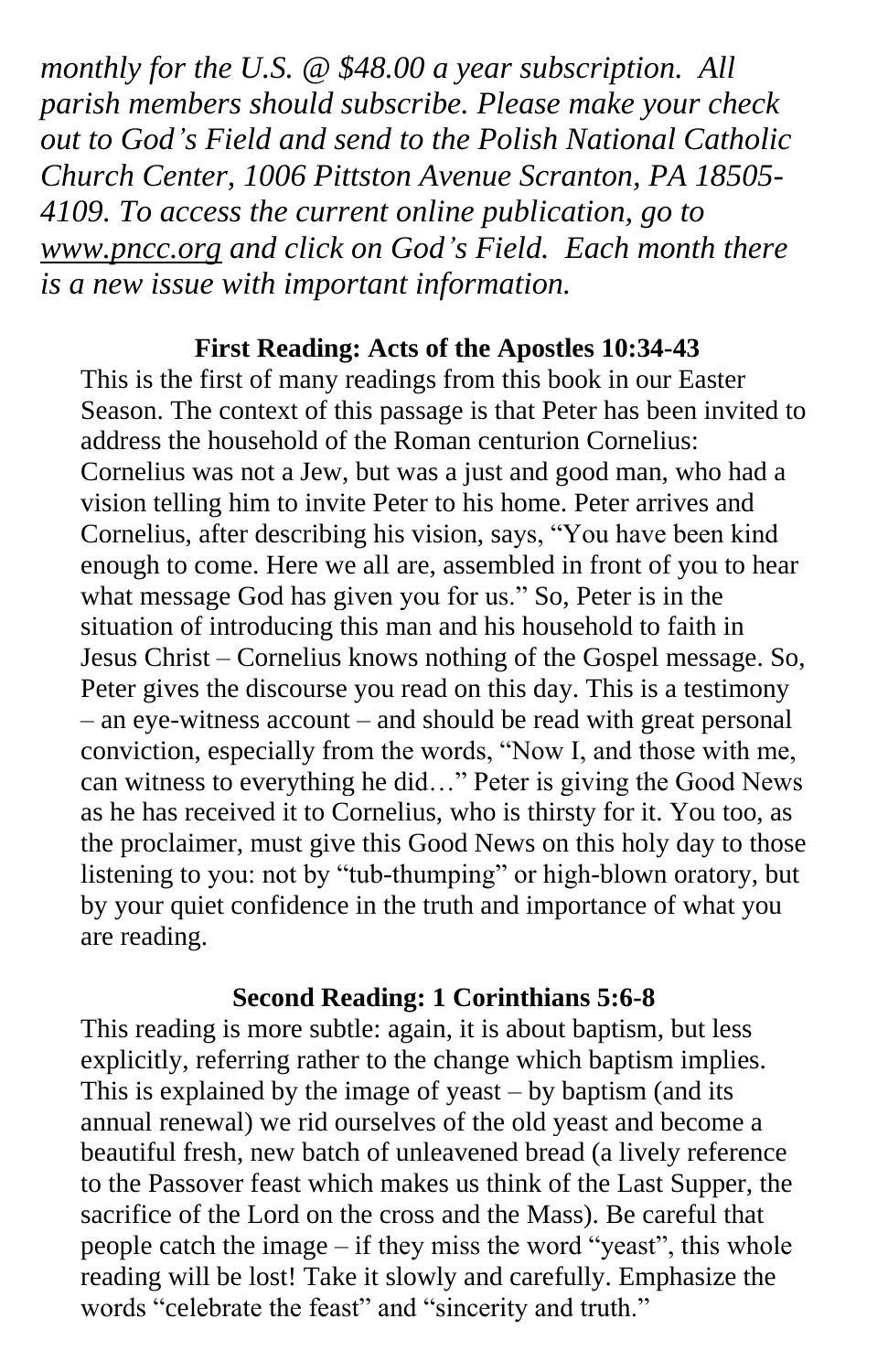## **Gospel Reading John 20: 1-9**

On this strange dawn we are praying in a darkness that is outside time, like that of astronauts circling in space: beyond sunsets and sunrises, seeing the beginning and the end of our days. We look back to that breathless morning when the apostles saw the holy women come back from the tomb with a story of angels. A bloodless corpse, transfixed by a spear, had risen again with a mysterious new life. Jesus had kept his promise. Death, our oldest enemy, had been mastered.

Wherever we share compassion, justice, reconciliation, faith, and encourage each other to be people of hope, we are people of the resurrection and ministers of the resurrection. Jesus is raised from death each time we live His way of life. We do this in the various ways of showing care and concern for the lives and troubles of others. Easter prayer can be our asking to be ministers of the resurrection, as we discern how best to serve the risen Lord through our discipleship here in Holy Family Parish.

The tomb was empty, and, for the faithful ones, this was a sign of new life. Some would remember Jesus saying he would rise from death. Others would feel down, cheated or just lost. It is the same with us: the tough times of life can bring us close to God, or distance us; suffering can make us better people or make us bitter and isolated. We may feel a bit of both at times. The empty tomb is the message that nothing is final in this life, not even death. God's love is stronger than any human power, violence or cruelty. Love conquers all. This should be our parish's teaching at all times. It is the 'first day of the week'. Mary Magdalene is the first witness of an event which marks not just the beginning of a new week but the transformation of human history. But 'it is still dark, and she does not yet understand what has happened. Let us ponder the mystery.

Peter and the other disciple, who had stood faithfully beneath the cross, run to the tomb. The other disciple saw and believed. Peter, whose last recorded action was to deny Jesus, still does not believe. Think, what blocks me from fuller faith? What blocks me of being more active in worship and parish responsibilities? When Jesus raised Lazarus, Lazarus had to be freed from his graveclothes. Jesus' graveclothes are rolled up and lying on the side, a reflection of his mastery over death. As a parish we stand in the doorway beside the entrance and stare into that empty tomb.